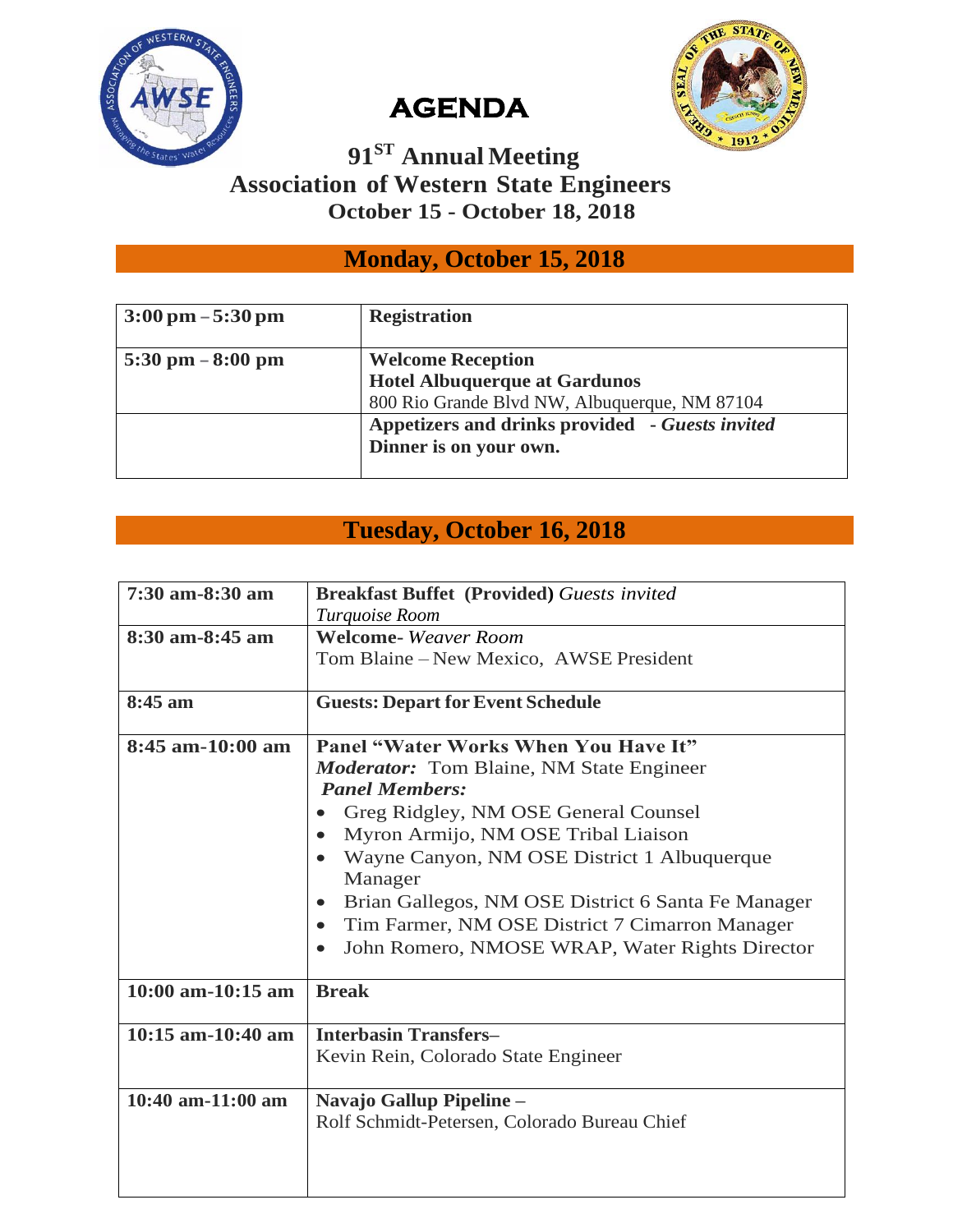| <b>Tuesday, October 16, 2018 Continued</b> |                                                             |
|--------------------------------------------|-------------------------------------------------------------|
| 11:00 am to Noon                           | State Reports (15 minutes per state)                        |
|                                            | Idaho                                                       |
|                                            | <b>South Dakota</b>                                         |
|                                            | <b>Wyoming</b>                                              |
|                                            | <b>Nebraska</b>                                             |
|                                            |                                                             |
| Noon-1:30 pm                               | <b>Lunch Buffet (Provided)</b>                              |
|                                            | Turquoise Room                                              |
| 12:30 pm-1:30 pm                           | <b>Lunch Speaker:</b>                                       |
|                                            | <b>Forecast-Informed Reservoir Operations: The Means to</b> |
|                                            | <b>Water Supply Resiliency</b>                              |
|                                            | Mike McMahon ENV SP                                         |
|                                            | <b>Professional Associate</b>                               |
|                                            | Senior Hydro-meteorologist/Climate Change & Resiliency      |
|                                            | Lead                                                        |
|                                            | <b>HDR</b>                                                  |
| $1:30$ pm $-2:00$ pm                       | <b>Reservoir Refill Settlement Agreements in Idaho</b>      |
|                                            | Brian W. Patton, P.E.                                       |
|                                            | Executive Officer, Idaho Water Resource Board               |
|                                            | Bureau Chief, Idaho Department of Water Resources           |
|                                            |                                                             |
|                                            | Weaver Room                                                 |
| $2:00 \text{ pm}-3:00 \text{ pm}$          | <b>State Reports (15 minutes per state)</b>                 |
|                                            | <b>Oklahoma</b>                                             |
|                                            | <b>Kansas</b>                                               |
|                                            | <b>Utah</b>                                                 |
|                                            | <b>Montana</b>                                              |
| 3:00 pm-3:15 pm                            | <b>Break</b>                                                |
|                                            |                                                             |
| $3:15$ pm-4:00 pm                          | <b>State Reports (15 minutes per state)</b>                 |
|                                            | <b>Washington</b>                                           |
|                                            | <b>North Dakota</b>                                         |
| $4:00 \text{ pm}-5:00 \text{ pm}$          | <b>Preliminary AWSE Business Meeting</b>                    |
| $5:00 \text{ pm}-5:30 \text{ pm}$          | <b>Committee Meetings</b>                                   |
|                                            |                                                             |

# **Wednesday, October 17, 2018**

| $7:00$ am-8:00 am | <b>Breakfast (Provided)</b> Guests invited               |
|-------------------|----------------------------------------------------------|
|                   | Turquoise Room                                           |
| $8:30 \text{ am}$ | Meet in front of Hotel Albuquerque to board bus for tour |
| $8:45$ am         | <b>Depart for Tour</b>                                   |
|                   | <b>See Tour Agenda for Details</b>                       |
| $8:30 \text{ pm}$ | <b>Arrive back at Hotel Albuquerque</b>                  |
|                   |                                                          |